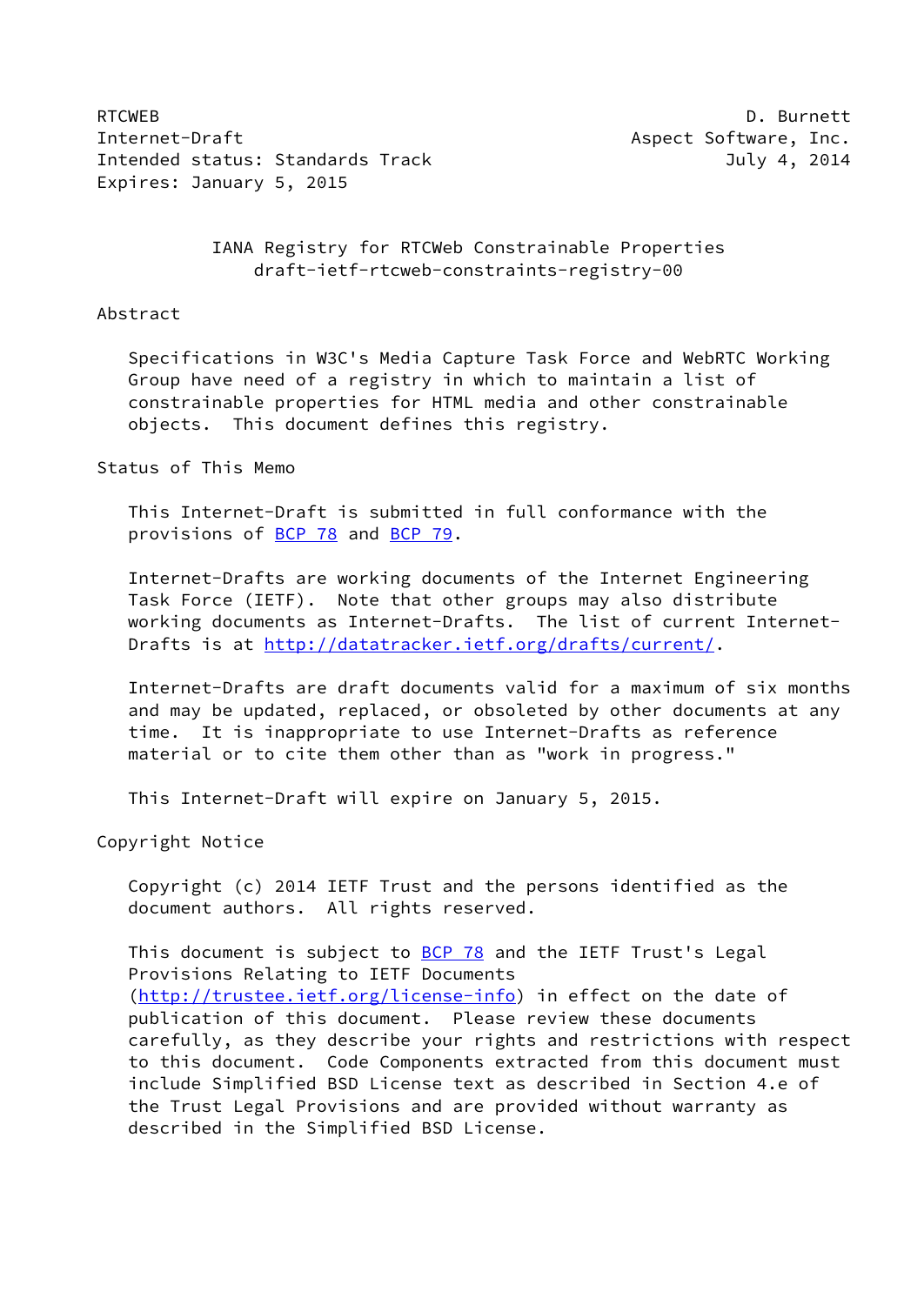<span id="page-1-1"></span>

| Internet-Draft | constraints-registry | July 2014 |
|----------------|----------------------|-----------|
|                |                      |           |

# Table of Contents

| 3.1. RTCWeb Constrainable Properties 3    |                |
|-------------------------------------------|----------------|
| $3.1.1.$ Designated Expert Instructions 3 |                |
|                                           |                |
|                                           |                |
| 5.1. Normative References $\frac{4}{5}$   |                |
| 5.2. Informative References               | $\overline{4}$ |
| Appendix A. Acknowledgements 5            |                |
|                                           |                |

### <span id="page-1-0"></span>[1](#page-1-0). Introduction

 There is currently one W3C specification (Media Capture and Streams [\[W3C.WD-mediacapture-streams-20130903](#page-4-3)]) that has need of a registry in which to represent constrainable properties, and it is expected that others will as well. The specification makes use of a data structure representing a list of constraints on the HTML media or media connection to be established. Additionally, the specification defines methods that are used to query the web browser about its capabilities. The returned data structure specifies the browser's capabilities in terms of constraints that it can satisfy. The data structures and their use are defined as the Constrainable Pattern in the aforementioned specification. This document specifies the registry used to define individual constrainable property names, their allowed values, and their meanings.

<span id="page-1-2"></span>[2](#page-1-2). Requirements Language

 The key words "MUST", "MUST NOT", "REQUIRED", "SHALL", "SHALL NOT", "SHOULD", "SHOULD NOT", "RECOMMENDED", "MAY", and "OPTIONAL" in this document are to be interpreted as described in [RFC 2119 \[RFC2119](https://datatracker.ietf.org/doc/pdf/rfc2119)].

## <span id="page-1-3"></span>[3](#page-1-3). IANA Considerations

 This document defines a registry "RTCWeb Constrainable Properties" for use by W3C specifications needing to indicate constrainable properties on HTML Media and other constrainable objects, both as used by web application authors to indicate preferences and as used by web browsers to indicate constrainable properties they can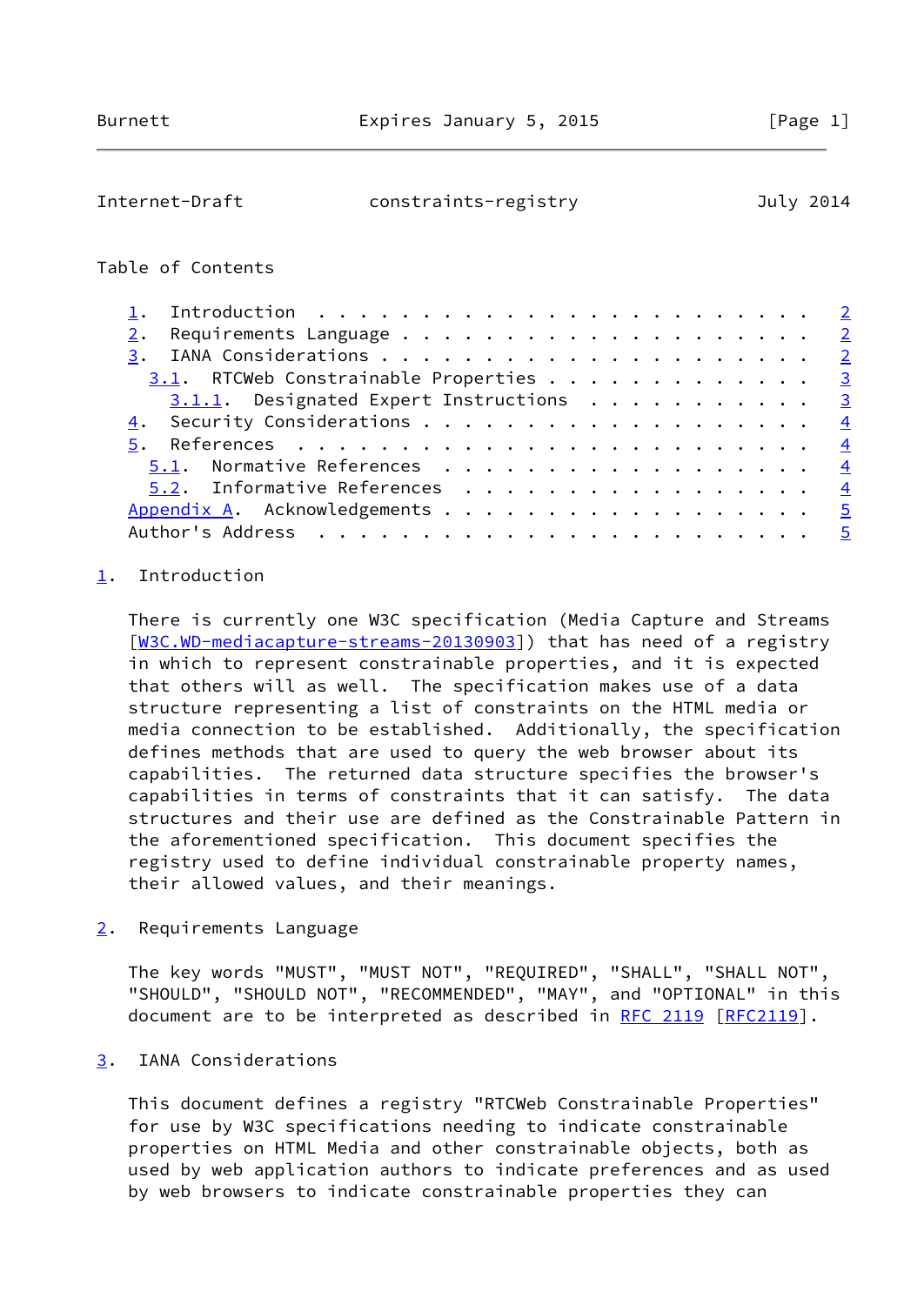satisfy.

Burnett **Expires January 5, 2015** [Page 2]

<span id="page-2-1"></span>Internet-Draft constraints-registry July 2014

<span id="page-2-0"></span>[3.1](#page-2-0). RTCWeb Constrainable Properties

 IANA SHALL create a new name space of "RTCWeb Constrainable Properties". All maintenance within and additions to the contents of this name space MUST be according to the "Specification Required with Expert Review" registration policy as defined in [RFC5226](https://datatracker.ietf.org/doc/pdf/rfc5226) [\[RFC5226](https://datatracker.ietf.org/doc/pdf/rfc5226)]. The registry is initially empty. The registry is defined in the remainder of this section.

 Each registry entry consists of a Name and a Reference (or list of references).

 An RTCWeb Constrainable Property Name MUST satisfy the following ABNF [\[RFC5234](https://datatracker.ietf.org/doc/pdf/rfc5234)] specification:

```
 rtcweb-constrainable-property = constrainable-property-name
constrainable-property-name = %x41-5A 0*constraint-char
constraint-char = ALPHA / DIGIT
```
RTCWeb Constrainable Property Names are case-sensitive.

A registration request MUST include the following information:

o The RTCWeb Constrainable Property Name to be registered

- o Name and Email address of a contact person for the registration
- o Organization or individuals having the change control
- o Reference(s) to the specification(s) defining the property

<span id="page-2-2"></span>[3.1.1](#page-2-2). Designated Expert Instructions

 RTCWeb Constrainable Property Names are of unlimited length according to the syntax. However, it is RECOMMENDED that they be no longer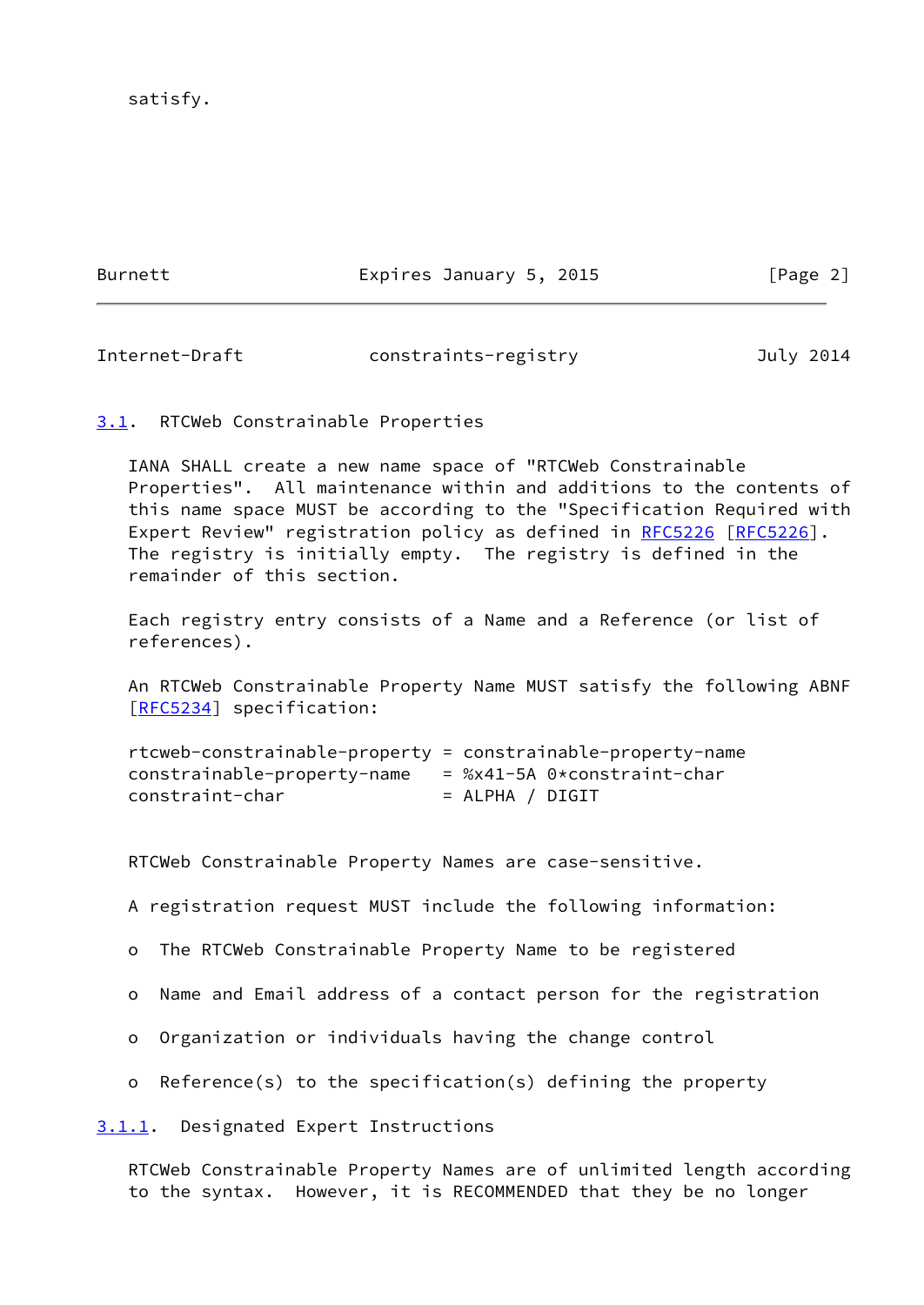than 80 characters in total. This is to keep them reasonable for humans to read and use. It is RECOMMENDED that Names use camel case, i.e., when a Name consists of multiple words, the first character of each word SHOULD be an uppercase character, with all others being lowercase.

 The references MUST define the following for each RTCWeb Constrainable Property:

allowed values

Burnett **Expires January 5, 2015** [Page 3]

<span id="page-3-1"></span>Internet-Draft constraints-registry July 2014

 The references MUST define the allowed values for the property, for example an enumerated list of values or a range of integers.

### object(s)

 The references MUST define the object or objects for which the properties apply, for example a MediaStreamTrack.

 The RTCWeb Constrainable Property MUST be well enough defined in the given references that it is understandable by implementors and application developers that will use the constraint. The property SHOULD NOT duplicate a condition that can be achieved using properties already defined in the registry. The property name SHOULD be appropriate and specific enough for the property.

<span id="page-3-0"></span>[4](#page-3-0). Security Considerations

 Since the constrainable properties envisioned for this registry are fairly generic in nature, it is not expected that the mere existence of this registry will introduce any particular security issues. Any specification defining one or more new properties SHOULD address any specific security issues that might be introduced by the properties or their constrainable values.

- <span id="page-3-2"></span>[5](#page-3-2). References
- <span id="page-3-3"></span>[5.1](#page-3-3). Normative References

[RFC2119] Bradner, S., "Key words for use in RFCs to Indicate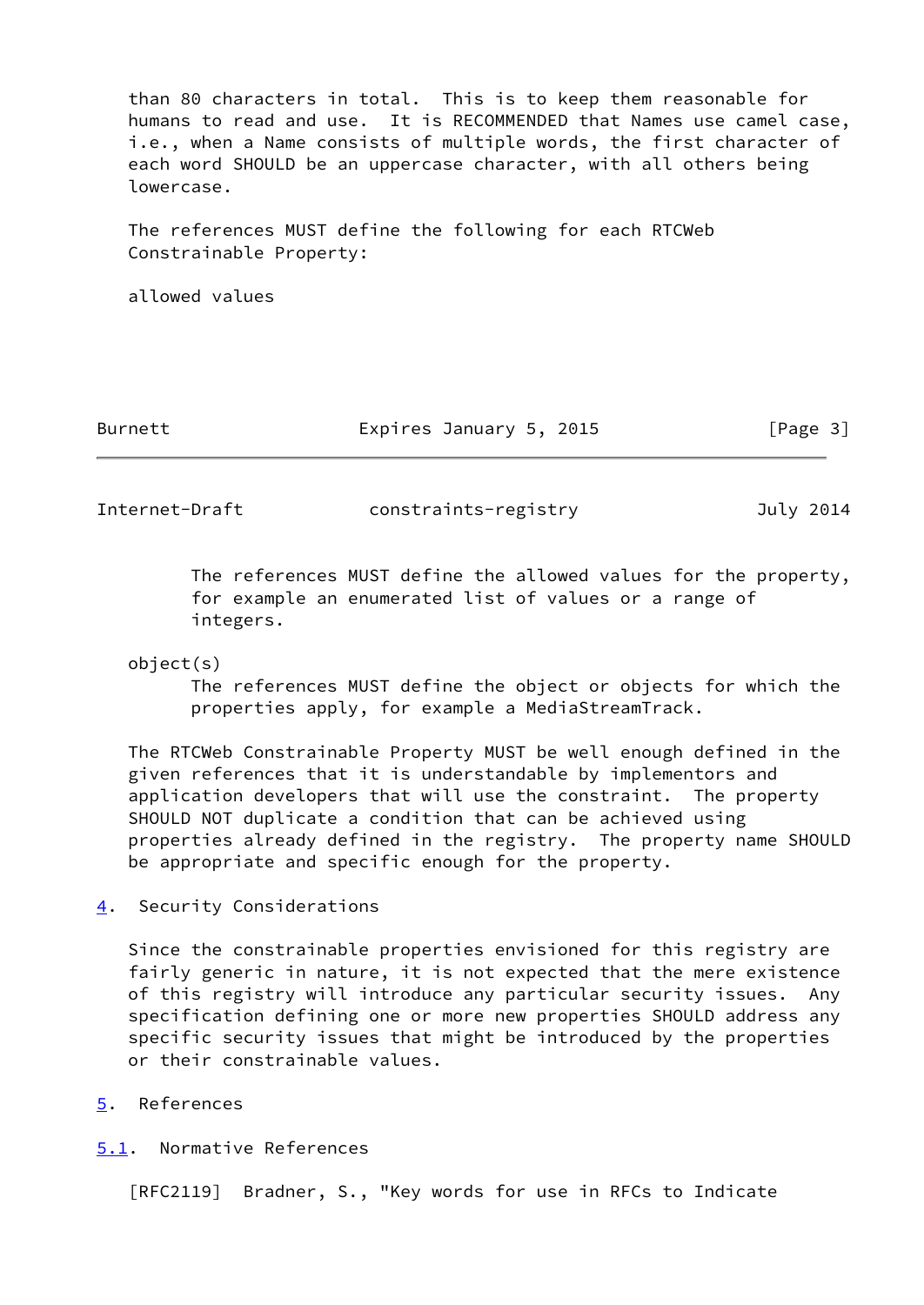Requirement Levels", [BCP 14](https://datatracker.ietf.org/doc/pdf/bcp14), [RFC 2119](https://datatracker.ietf.org/doc/pdf/rfc2119), March 1997.

- [RFC5234] Crocker, D. and P. Overell, "Augmented BNF for Syntax Specifications: ABNF", STD 68, [RFC 5234](https://datatracker.ietf.org/doc/pdf/rfc5234), January 2008.
- [RFC5226] Narten, T. and H. Alvestrand, "Guidelines for Writing an IANA Considerations Section in RFCs", [BCP 26](https://datatracker.ietf.org/doc/pdf/bcp26), [RFC 5226](https://datatracker.ietf.org/doc/pdf/rfc5226), May 2008.
- <span id="page-4-0"></span>[5.2](#page-4-0). Informative References

<span id="page-4-3"></span>[W3C.WD-mediacapture-streams-20130903]

 Burnett, D., Bergkvist, A., Jennings, C., and A. Narayanan, "Media Capture and Streams", World Wide Web Consortium WD WD-mediacapture-streams-20130903, September 2013, [<http://www.w3.org/TR/2013/](http://www.w3.org/TR/2013/WD-mediacapture-streams-20130903/) [WD-mediacapture-streams-20130903/>](http://www.w3.org/TR/2013/WD-mediacapture-streams-20130903/).

| Burnett | Expires January 5, 2015 | [Page 4] |
|---------|-------------------------|----------|
|         |                         |          |

<span id="page-4-2"></span>Internet-Draft constraints-registry July 2014

<span id="page-4-1"></span>[Appendix A.](#page-4-1) Acknowledgements

 The authors would like to thank the members of the W3C Media Capture Task Force and WebRTC Working Group, the members of the IETF RTCWEB Working Group, and the people who gave specific early review and feedback: Cullen Jennings and Travis Leithead.

Author's Address

 Daniel C. Burnett Aspect Software, Inc. 189 South Orange Ave. #1000 Orlando, FL 32801 USA

Email: dburnett@voxeo.com